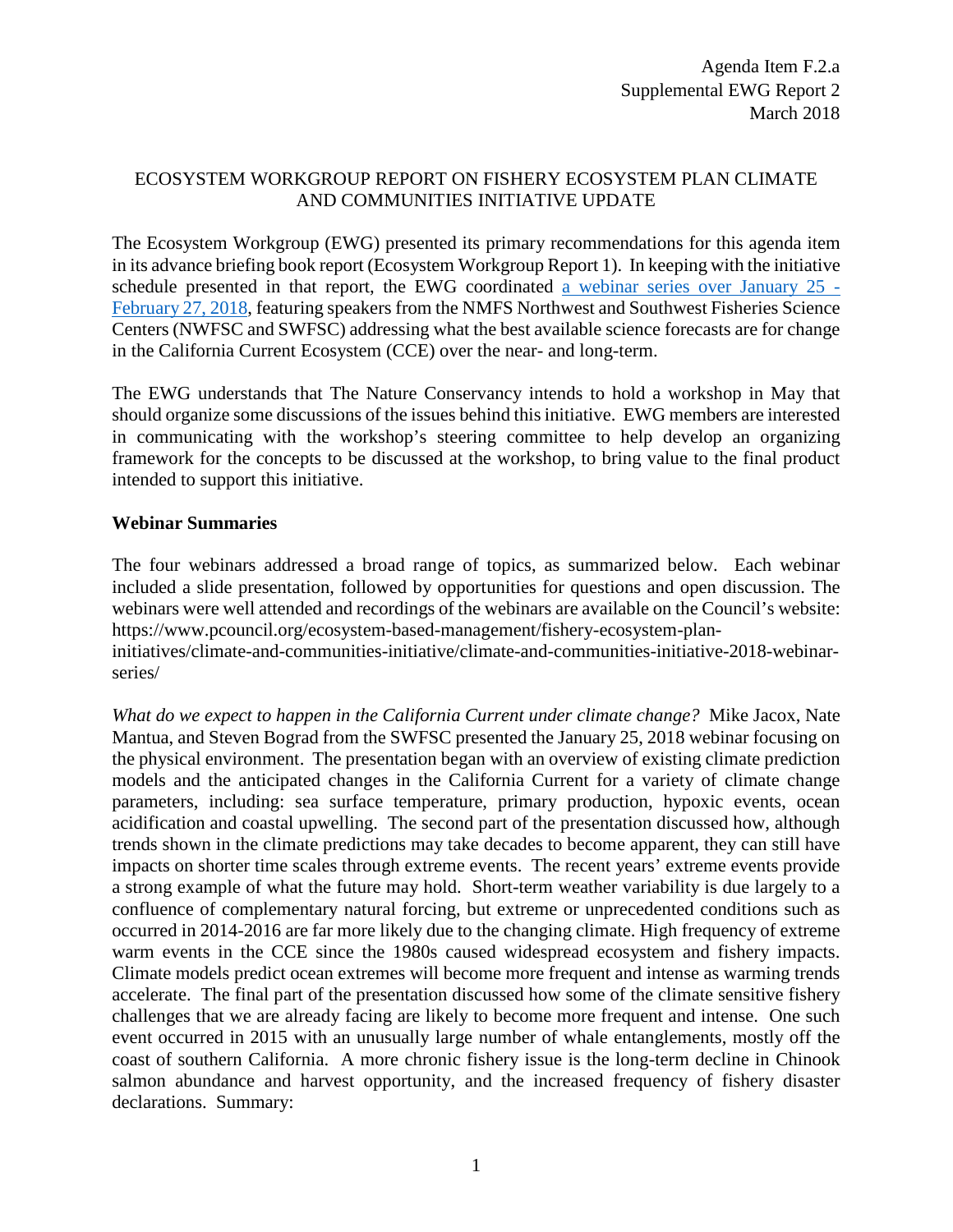There has been a high frequency of warm events since the 1980s that cause wide spread ecological and fishery impacts.

• Climate models predict ocean extremes will become more frequent and intense as the warming trend accelerates.

• During the coming 1 to 2 decades, the slow upward temperature trend may be harder to detect in the presence of large year-to-year variations, but the trend will accelerate.

*The state of the art for ecological forecasting at short-, medium- and long-term time frames*. The February 1, 2018 webinar provided an overview of the modeling platforms operating at short, seasonal, medium, and long-term (decades) time frames. Model skill and performance as well as uncertainty were identified as key considerations in determining forecasting needs for particular Council use. In addition, geographic coverage and scale, time scale for forecasting, and internal model variability should be considered for models to be useful. For example, regional ocean modeling provides more resolution and appropriate scale for the CCE than global models. Short term models can help with rapid change and with determining what we expect to see on the horizon, which is useful for more "real time" decision making or seasonal forecasts. Considering a long term decadal scale may help with assessing global change risks to ports or fisheries. The co-presenters were Isaac Kaplan and Vera Trainer (NWFSC), Mike Jacox (SWFSC), and Samantha Siedlecki (University of Connecticut).

While the availability and scope of information useful for specific forecasting varies across the CCE, the presenters provided examples that indicated there may be promise in the ability to tailor forecasting to the Council time frames and decision point needed for specific FMP species. Examples included: short term modeling to predict harmful algal blooms and presence of domoic acid in Dungeness crab management; seasonal forecasting for *Pseudo-nitzschia* blooms to tailor clam management; ensemble modeling to forecast seasonal oceanographic projections and the use of back-casting for forecast validation; using ocean subsurface anomalies in salinity to forecast salinities along the CCE ten years later; and use of the Atlantis model to make climate and biological predictions across decades to address future impacts of ocean acidification on the CCE food web.

Based on the examples provided, the forecast over a season or year ahead is possible with reasonable levels of precision and confidence. Forecasting over a medium time frame (one to twenty years) appears to be more challenging than forecasting over the shorter or longer term. This may be because the variation in possible model outcomes is greater than the range of inputs (in light of changing ocean conditions), which reduces output confidence. Over the long-term, variation in particular parameters apparently averages out over time to reduce the overall variance in possible forecasting outcomes. Disparities in forecasting success were attributed to the scope of assumptions used in the modeling, the available oceanographic and biological information (historical and current), geographic scale under consideration relative to the resolution of the models, and available range of information. At the conclusion of their presentation, the presenters posed two questions for consideration by the audience: What ocean conditions matter most for species and fisheries? What are the PFMC needs for short, medium and long term forecasting?

*Distributional changes of West coast species and impacts of climate change on species and species groups.* The February 22, 2018, webinar provided an overview of the distributional movements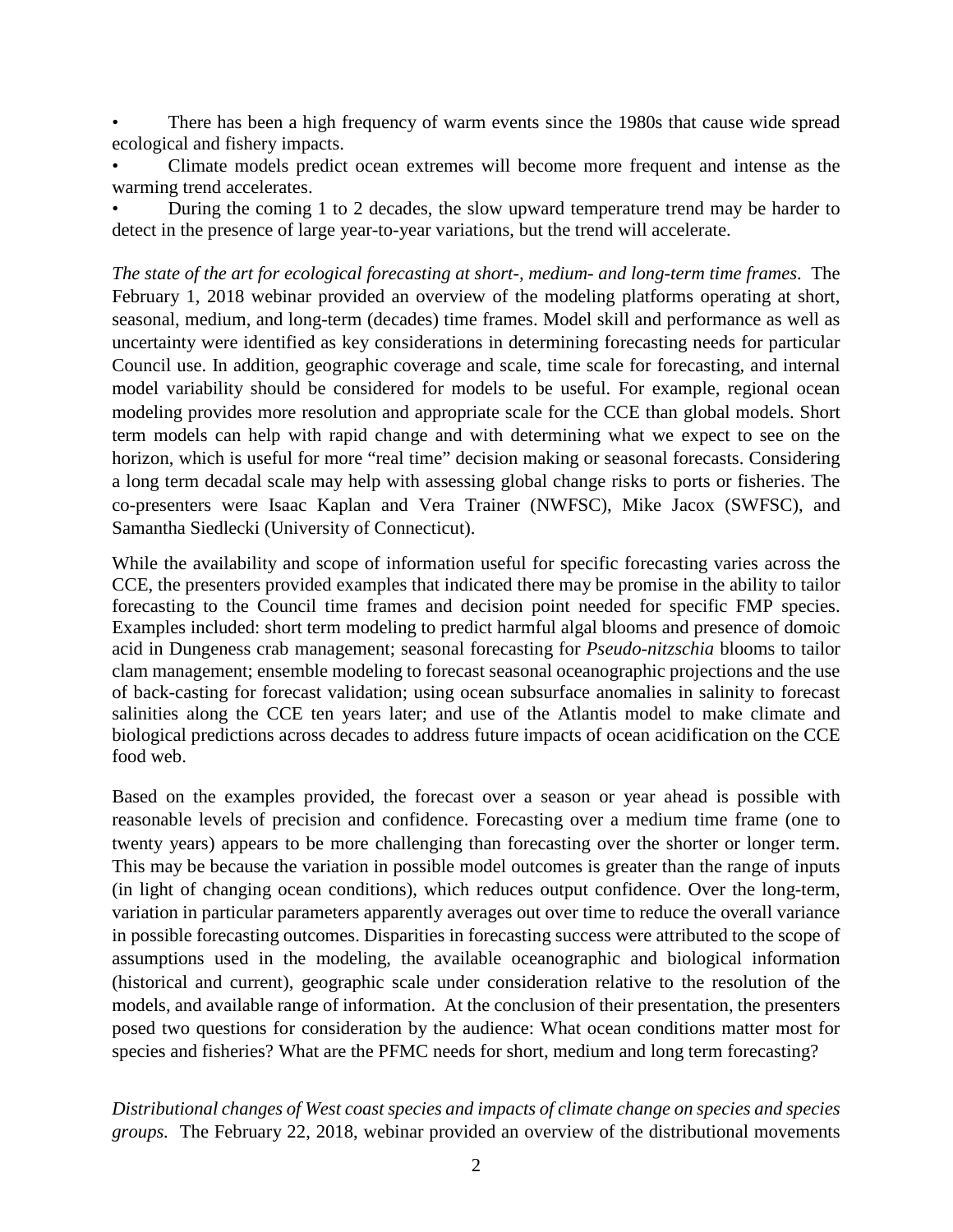and changes we have seen in some West Coast species and the potential impacts of climate change on these species and species groups. Three case studies/examples were given to show how the available data has been used to examine and model observed shifts and movements in species distributions as well as abundance changes over time: Chinook salmon, Groundfish and large pelagic species. All three examples covered some of the challenges and confounding factors, and benefits, that come with using these types of data and models. The webinar was giving by Elliott Hazen from the SWFSC, and Ole Shelton and Eric Ward from the NWFSC.

The salmon portion of the webinar focused on the movements and distributions of fall Chinook in the ocean. The presenter discussed the strong seasonal patterns seen in ocean Chinook distribution and how these distributions generally shift north in warm years and south in cool years. However, it was noted that there are exceptions to this generality and some of the next steps for this work are to combine information across stocks to project composition and total abundance and incorporate climatic effects on salmon survival. The groundfish part of the webinar was broken into three sections, including: the potential benefits of spatially explicit modelling of fish biomass, how multispecies modeling can improve our understanding of habitat relationships, and finally, the relationships of climate impacts on the distribution of groundfish and whether there have been northern shifts in species or whether any species have increased or decreased their ranges. The final group of species that was discussed were large pelagic species, including highly migratory fish, birds, mammals, etc. The primary focus of this segment of the webinar was the identification of "hotspots" (i.e. areas where these species are typically found) for certain species and the likely physical drivers leading to these habitat associations or "hotspots," and how this core habitat may change in the future with a changing climate. This part of the webinar also looked at the unforeseen consequences of unusual time-space overlaps of fishery gear and protected species, and existing and future tools that this type of work can lead to, such as the ongoing Ecocast work to produce daily predictions of optimal swordfish fishing areas.

*Modeling Changes in Fishery Participation and Economic Impacts in Response to Climate Variation and Climate Change.* The February 27, 2018 webinar featured Dan Holland, Jerry Leonard, and Kate Richerson of the NWFSC and the University of Washington. Thisfinal webinar included three presentations on past and upcoming projects focused on the social and economic aspects of fisheries and climate variability. The first presentation, by Dan Holland, *The Dynamics of Adaptation to Climate Driven Variability in California Current Fisheries and Fishing Communities*, explored the salmon, Dungeness crab, groundfish, albacore, and pink shrimp fisheries, and focused on environmental variability, integrated management of fisheries, and engaging disparate parts of the fishery management community. The project's research activities are organized around four themes and plans to link biological models of stock dynamics with economic models of fishery participation. The linked models will be designed to explore scenarios of climate and economic shocks and evaluate fishery participation choices and the performance of different fishing portfolios. While results are not expected for a while, the researchers have built engagement of fishery managers and fishery participants into the project and expect interaction throughout, including here at the Council.

The second presentation, by Jerry Leonard, *Atlantis and Input Output Model for Pacific Coast Fisheries (IO-PAC) Collaborations*, focused on the NWFSC's economic input output modelling efforts with emphasis on linking those efforts to ecosystem models. Input output modeling looks